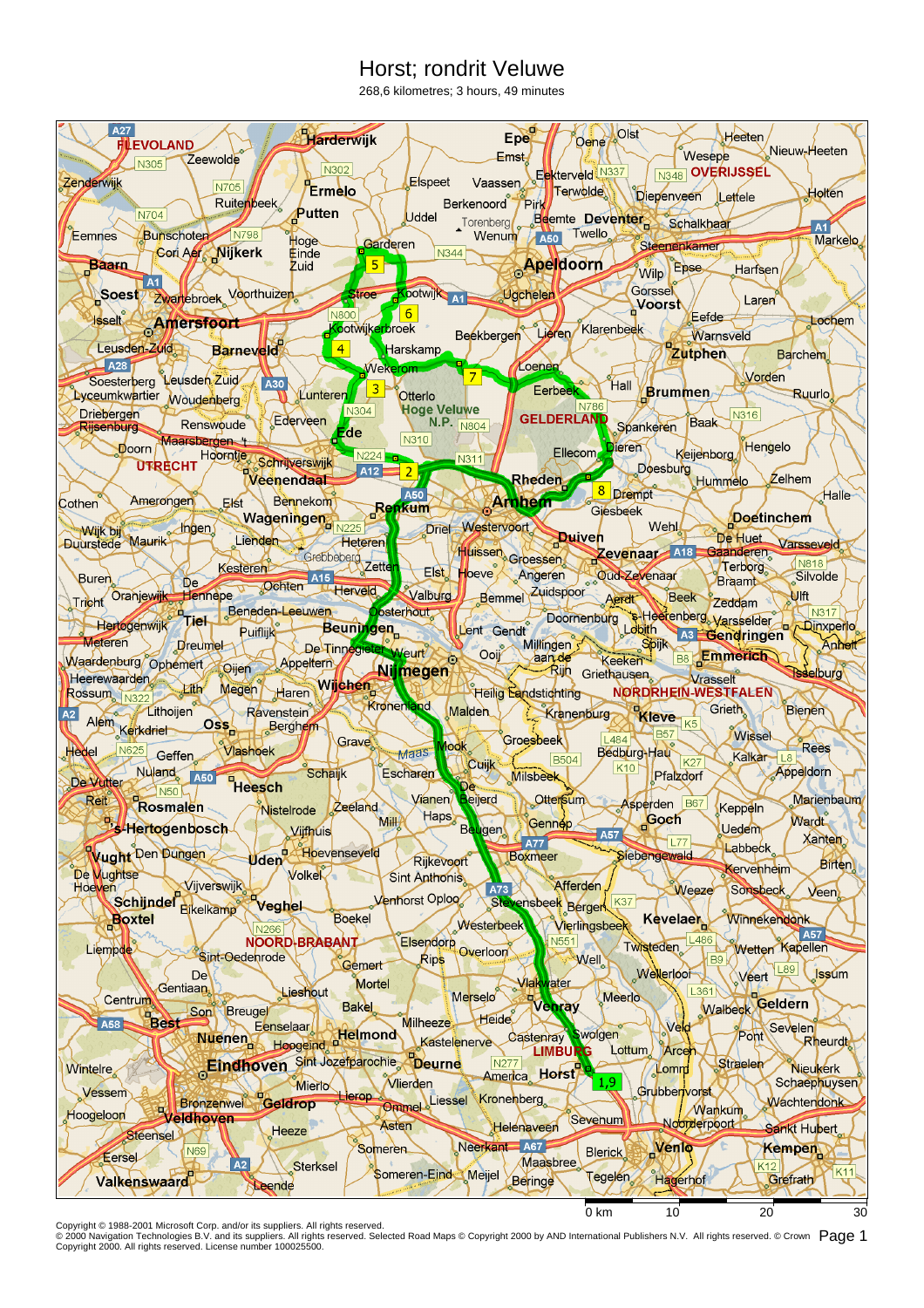| 10:00 | $0,0$ km | 1 Depart A73 Exit 11 on Ramp [Horst] (South) for 0,3 km towards Horst / Melderslo                                                         |
|-------|----------|-------------------------------------------------------------------------------------------------------------------------------------------|
| 10:00 | $0,3$ km | Continue (South) on Local road(s) for 10 m                                                                                                |
| 10:00 | $0,3$ km | Turn LEFT (East) onto Meldersloseweg for 0,1 km                                                                                           |
| 10:00 | $0,4$ km | Turn LEFT (North) onto Local road(s) for 10 m                                                                                             |
| 10:01 | $0,5$ km | Continue (North) on Horst for 0,3 km towards A73 / Venray / Nijmegen                                                                      |
| 10:01 | $0,8$ km | Bear RIGHT (North) onto A73 for 49,5 km                                                                                                   |
| 10:26 | 50,3 km  | Continue (North-East) on Knooppunt Neerbosch for 1,1 km towards Rotterdam / Arnhem                                                        |
| 10:27 | 51,4 km  | Bear RIGHT (West) onto A73 [E31] for 4,0 km                                                                                               |
| 10:29 | 55,4 km  | Continue (West) on Knooppunt Ewijk for 1,0 km towards A50 / E31 / Rotterdam / Arnhem                                                      |
| 10:30 | 56,4 km  | Bear RIGHT (North-East) onto A50 [E31] for 20,5 km                                                                                        |
| 10:40 | 76,9 km  | Bear LEFT (North) onto Knooppunt Grijsoord for 1,3 km towards E35 / A12 / Utrecht / Den Haag                                              |
| 10:41 | 78,2 km  | Continue (West) on A12 [E35] for 0,7 km                                                                                                   |
| 10:42 | 79,0 km  | At A12 Exit 25, bear RIGHT (West) onto Ramp [Oosterbeek] for 0,2 km towards N224 /<br>Oosterbeek / Wolfheze / Ede-Oost / Park Hoge Veluwe |
| 10:42 | 79,2 km  | Continue (West) on Oosterbeek for 0,2 km                                                                                                  |
| 10:42 | 79,3 km  | Turn RIGHT (North-West) onto N224 [Verlengde Arnhemseweg] for 2,5 km                                                                      |
| 10:44 | 81,8 km  | 2 At Verlengde Arnhemseweg, Ede, stay on N224 [Verlengde Arnhemseweg] (West) for 6,9 km                                                   |
| 10:52 | 88,7 km  | Turn RIGHT (North) onto N304 [Apeldoornseweg] for 1,9 km                                                                                  |
| 10:54 | 90,6 km  | Turn LEFT (North-West) onto Hessenweg for 0,1 km                                                                                          |
| 10:54 | 90,7 km  | Continue (North) on Wekeromseweg for 4,7 km                                                                                               |
| 11:00 | 95,4 km  | Continue (North-East) on Edeseweg for 1,1 km                                                                                              |
| 11:02 | 96,5 km  | 3 At Wekerom, stay on Edeseweg (North) for 60 m                                                                                           |
| 11:02 | 96,5 km  | At roundabout, take the THIRD exit for 60 m                                                                                               |
| 11:02 | 96,6 km  | Exit roundabout onto N801 [Lage Valkseweg] for 4,1 km                                                                                     |
| 11:07 | 100,7 km | Turn RIGHT (North) onto Walhuisweg for 2,1 km                                                                                             |
| 11:11 | 102,8 km | Turn RIGHT (East) onto Nachtegaalweg for 20 m                                                                                             |
| 11:12 | 102,8 km | Turn LEFT (North-West) onto Essenerweg for 0,4 km                                                                                         |
| 11:13 | 103,2 km | 4 At Kootwijkerbroek, stay on Essenerweg (North-West) for 40 m                                                                            |
| 11:13 | 103,2 km | Turn RIGHT (East) onto N800 [Wesselseweg] for 6,5 km                                                                                      |
| 11:21 | 109,7 km | Continue (East) on Wolweg for 1,4 km                                                                                                      |
| 11:25 | 111,1 km | Turn RIGHT (East) onto Local road(s) for 0,2 km                                                                                           |
| 11:25 | 111,3 km | Turn LEFT (North) onto Local road(s) for 0,1 km                                                                                           |
| 11:25 | 111,4 km | Turn RIGHT (East) onto Local road(s) for 0,1 km                                                                                           |
| 11:25 | 111,5 km | Turn LEFT (North) onto Local road(s) for 0,2 km                                                                                           |
| 11:26 | 111,7 km | Turn RIGHT (East) onto Local road(s) for 30 m                                                                                             |
| 11:26 | 111,8 km | Turn LEFT (North) onto Local road(s) for 0,3 km                                                                                           |
| 11:27 | 112,1 km | Turn RIGHT (East) onto N344 [Apeldoornsestraat] for 0,9 km                                                                                |
| 11:28 | 113,0 km | Turn LEFT (North) onto Oud Milligenseweg for 1,6 km                                                                                       |
| 11:31 | 114,6 km | Continue (North) on Smidstraat for 0,1 km                                                                                                 |
| 11:31 | 114,7 km | Bear RIGHT (South-East) onto Local road(s) for 40 m                                                                                       |
| 11:31 | 114,7 km | 5 At Garderen, return North-West on Local road(s) for 40 m                                                                                |
| 11:32 | 114,8 km | Bear LEFT (West) onto Smidstraat for 0,1 km                                                                                               |
| 11:32 | 114,9 km | Turn LEFT (East) onto Meervelderweg for 1,6 km                                                                                            |
| 11:36 | 116,5 km | Continue (East) on Einderweg for 1,0 km                                                                                                   |
| 11:38 | 117,5 km | Continue (South) on Local road(s) for 0,2 km                                                                                              |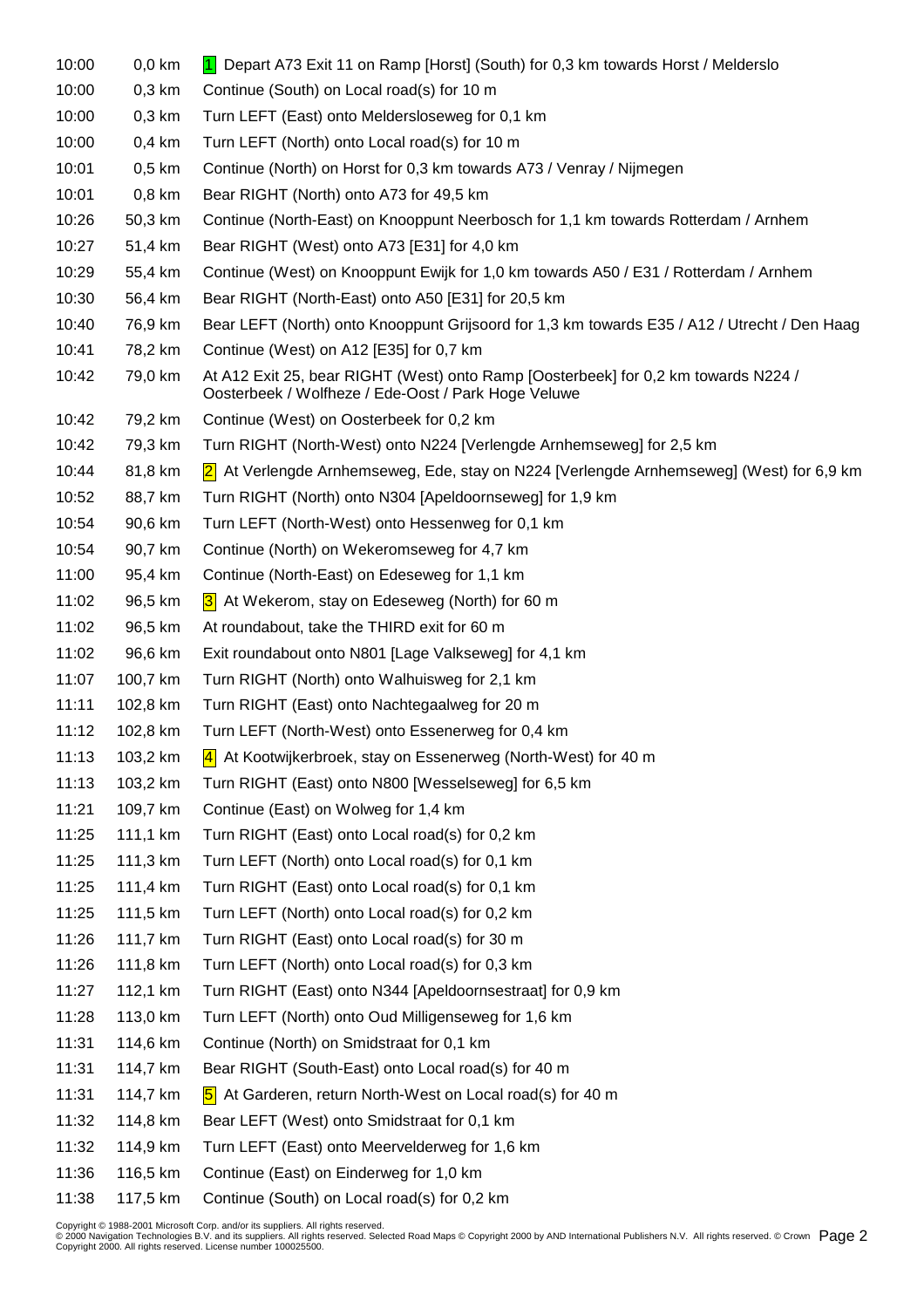| 11:39 | 117,7 km | Turn LEFT (East) onto Local road(s) for 1,8 km                                                                         |
|-------|----------|------------------------------------------------------------------------------------------------------------------------|
| 11:43 | 119,5 km | Turn RIGHT (South) onto N302 [Meervelderweg] for 0,4 km                                                                |
| 11:43 | 119,9 km | At roundabout, take the SECOND exit for 40 m                                                                           |
| 11:43 | 119,9 km | Exit roundabout onto N302 [Kootwijkerweg] for 2,6 km                                                                   |
| 11:46 | 122,6 km | Continue (South) on Local road(s) for 0,2 km                                                                           |
| 11:46 | 122,7 km | Continue (South) on Nieuw Milligenseweg for 1,8 km                                                                     |
| 11:49 | 124,5 km | Turn RIGHT (West) onto Kootwijkerdijk for 20 m                                                                         |
| 11:49 | 124,5 km | Turn RIGHT (North) onto Local road(s) for 30 m                                                                         |
| 11:49 | 124,5 km | 6 At Kootwijk, return South on Local road(s) for 30 m                                                                  |
| 11:49 | 124,6 km | Turn LEFT (East) onto Kootwijkerdijk for 20 m                                                                          |
| 11:50 | 124,6 km | Turn RIGHT (South-West) onto Heetweg for 1,5 km                                                                        |
| 11:52 | 126,0 km | Bear LEFT (South) onto Houtvester Van "T Hoffweg for 3,8 km                                                            |
| 12:00 | 129,8 km | Turn RIGHT (West) onto Braeckweg for 0,3 km                                                                            |
| 12:01 | 130,1 km | Turn LEFT (South-East) onto N310 [Harderwijkerweg] for 2,8 km                                                          |
| 12:04 | 132,9 km | Turn LEFT (East) onto Local road(s) for 0,3 km                                                                         |
| 12:05 | 133,2 km | Turn RIGHT (South) onto Local road(s) for 0,2 km                                                                       |
| 12:05 | 133,4 km | Turn LEFT (East) onto Local road(s) for 0,2 km                                                                         |
| 12:06 | 133,6 km | Turn LEFT (East) onto Local road(s) for 0,1 km                                                                         |
| 12:06 | 133,8 km | Turn RIGHT (South) onto Local road(s) for 0,3 km                                                                       |
| 12:07 | 134,1 km | Bear LEFT (South-East) onto Local road(s) for 6,6 km                                                                   |
| 12:20 | 140,7 km | Turn RIGHT (South) onto Stevenpolsepad for 0,7 km                                                                      |
| 12:22 | 141,4 km | Turn LEFT (East) onto N304 [Apeldoornseweg] for 0,9 km                                                                 |
| 12:23 | 142,3 km | Turn LEFT (North) onto Local road(s) for 30 m                                                                          |
| 12:23 | 142,3 km | $ 7 $ At Hoenderloo, return South on Local road(s) for 30 m                                                            |
| 12:23 | 142,4 km | Turn LEFT (East) onto N304 [Otterloseweg] for 0,4 km                                                                   |
| 12:24 | 142,8 km | Turn RIGHT (South) onto N804 [Apeldoornseweg] for 0,7 km                                                               |
| 12:25 | 143,5 km | Turn LEFT (East) onto Krimweg for 0,5 km                                                                               |
| 12:27 | 144,0 km | Bear RIGHT (East) onto Middenweg for 10 m                                                                              |
| 12:27 | 144,0 km | Bear LEFT (East) onto Krimweg for 1,0 km                                                                               |
| 12:29 | 145,1 km | Turn RIGHT (South) onto Woeste Hoefweg for 4,4 km                                                                      |
| 12:34 | 149,5 km | Turn RIGHT (South) onto Oude Arnhemseweg for 0,6 km                                                                    |
| 12:35 | 150,1 km | Bear LEFT (East) onto Groenendaalseweg for 4,8 km                                                                      |
| 12:41 | 154,9 km | Turn RIGHT (South) onto Eerbeekseweg for 1,6 km                                                                        |
| 12:43 | 156,5 km | Turn RIGHT (South) onto N786 for 4,8 km                                                                                |
| 12:48 | 161,3 km | Bear RIGHT (South) onto Harderwijkerweg for 1,7 km                                                                     |
| 12:50 | 162,9 km | At roundabout, take the SECOND exit for 50 m                                                                           |
| 12:51 | 163,0 km | Exit roundabout onto Harderwijkerweg for 2,5 km                                                                        |
| 12:55 | 165,4 km | Turn RIGHT (South) onto N348 [Burg de Bruinstraat] for 2,0 km                                                          |
| 12:57 | 167,4 km | Turn RIGHT (South) onto A348 for 2,9 km towards A348 / Arnhem                                                          |
| 12:58 | 170,3 km | $\vert$ 8 At A348 Exit 3, stay on A348 (West) for 7,7 km                                                               |
| 13:02 | 178,0 km | Bear RIGHT (North-West) onto Knooppunt Velperbroek for 0,2 km                                                          |
| 13:02 | 178,1 km | Stay on Knooppunt Velperbroek (West) for 0,4 km towards A12 / E35 / Utrecht / Apeldoorn                                |
| 13:03 | 178,6 km | Bear RIGHT (West) onto A12 [E35] for 4,4 km                                                                            |
| 13:05 | 183,0 km | At A12 Exit 26, stay on A12 [E35] (West) for 1,0 km towards E35 / A12 / A50 / "s-Hertogenbosch<br>/ Utrecht / Den Haag |

Copyright © 1988-2001 Microsoft Corp. and/or its suppliers. All rights reserved.<br>© 2000 Navigation Technologies B.V. and its suppliers. All rights reserved. Selected Road Maps © Copyright 2000 by AND International Publish